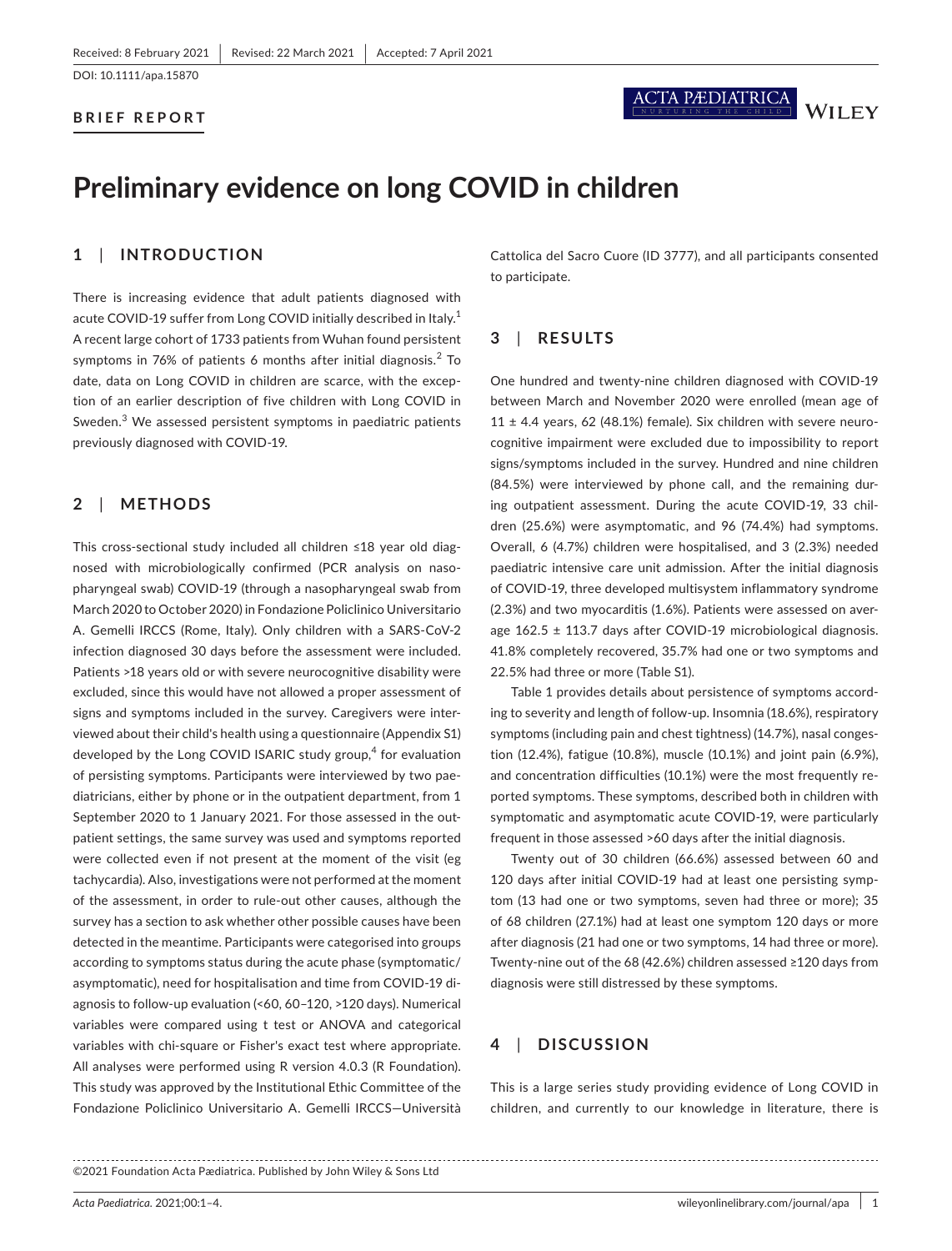| l                                                                                   |
|-------------------------------------------------------------------------------------|
| l<br>I                                                                              |
|                                                                                     |
|                                                                                     |
|                                                                                     |
|                                                                                     |
|                                                                                     |
|                                                                                     |
|                                                                                     |
|                                                                                     |
|                                                                                     |
|                                                                                     |
| )                                                                                   |
|                                                                                     |
|                                                                                     |
| ś                                                                                   |
| l                                                                                   |
|                                                                                     |
|                                                                                     |
|                                                                                     |
|                                                                                     |
|                                                                                     |
|                                                                                     |
|                                                                                     |
|                                                                                     |
|                                                                                     |
|                                                                                     |
| ׇ֚֬֓֡֡֡֡                                                                            |
|                                                                                     |
|                                                                                     |
|                                                                                     |
|                                                                                     |
| ļ                                                                                   |
|                                                                                     |
|                                                                                     |
| l<br>i<br>i                                                                         |
| Ì<br>Ś                                                                              |
|                                                                                     |
| i<br>j                                                                              |
|                                                                                     |
|                                                                                     |
| $\frac{1}{2}$                                                                       |
|                                                                                     |
|                                                                                     |
|                                                                                     |
| ׇ֚֬֡֡֡֡                                                                             |
|                                                                                     |
|                                                                                     |
|                                                                                     |
| i                                                                                   |
|                                                                                     |
|                                                                                     |
| ׇ֓֕֡                                                                                |
| ĺ                                                                                   |
| I                                                                                   |
| ֧֦֧֦֧֦֧֦֧֦֧֦֧֦֧ׅ֧֦֧֦֧֦֧֦֧֦֧ׅ֧֧֪֦֧ׅ֧֪֪֪֦֖֦֖֧֪֪֪֪֪֪֪֪֪֪֪֪֪֪֪֪֪֪֪֚֚֚֚֬֜֓֓֜֓֓֝֬֝֜֓֓֝֬֝֬ |
|                                                                                     |
| $\frac{1}{2}$                                                                       |
|                                                                                     |
|                                                                                     |
|                                                                                     |
|                                                                                     |
|                                                                                     |
|                                                                                     |
| $-$ chil $\overline{ }$<br>ׇׅ֚֚֬֡֡֡֡֡֝                                              |
| $\subseteq$<br>ׇ֦ׅ֚֡֡֡֡֝                                                            |
|                                                                                     |
| Ş                                                                                   |
| l                                                                                   |
|                                                                                     |
| ļ                                                                                   |
| ï                                                                                   |
| ׇׅ֚֚֬֡֡֡֡֝                                                                          |
|                                                                                     |
|                                                                                     |
| ï<br>֡֡֡<br>j                                                                       |
| Ī<br>֡֡֡֡֡֡֡֡                                                                       |
|                                                                                     |
| 1                                                                                   |
|                                                                                     |
| l<br>J<br>J                                                                         |
| l<br>Ì                                                                              |
| ֦֧ׅ֚֡֝                                                                              |
|                                                                                     |

|                                                 | ₹          | According to symptoms |                                |                | According to hospitalisation |                                |         |                       | According to days from COVID-19 diagnosis |              |
|-------------------------------------------------|------------|-----------------------|--------------------------------|----------------|------------------------------|--------------------------------|---------|-----------------------|-------------------------------------------|--------------|
| Persisting symptoms                             | N 129      | Asymptomatic<br>N 33  | Symptomatic<br>N 96            | p value        | Not Hospitalised<br>N 123    | Hospitalised<br>$\overline{N}$ | p Value | N <sub>31</sub><br>50 | $60 - 119$<br>N 30                        | >120<br>N 68 |
| Fatigue (compared to before COVID-19 diagnosis) |            |                       |                                |                |                              |                                |         |                       |                                           |              |
| Less                                            | 1(0.8%)    | 0(0%)                 | (1%                            | 0.453          | 1(0.8%)                      | 0(0%)                          | 0.36    | 0(0%)                 | $1(3.3\%)$                                | 0(0%)        |
| A bit less                                      | 16 (12.4%) | 2(6.1%)               | (14.6%)<br>$\overline{14}$     |                | 16 (13%)                     | 0 (0%)                         |         | 6(19.4%)              | 4 (13.3%)                                 | 6(8.8%)      |
| Same                                            | 98 (75.9%) | 29 (87.9%)            | (71.9%)<br>69                  |                | 94 (76.4%)                   | 4 (66.7%)                      |         | 24 (77.4%)            | 21 (70%)                                  | 53 (77.9%)   |
| A bit more                                      | 13 (10.1%) | 2(6.1%)               | (11.5%)<br>11                  |                | 11 (8.9%)                    | 2 (33.3%)                      |         | 1(3.2%)               | 4 (13.3%)                                 | 8 (11.8%)    |
| More                                            | 1(0.8%)    | 0(0%)                 | (1%                            |                | 1(0.8%)                      | 0(0%                           |         | 0(0%                  | 0(0%)                                     | 1(1.5%)      |
| Insomnia                                        | 24 (18.6%) | 2(6.1%)               | (22.9%)<br>22                  | 0.059          | 23 (18.7%)                   | 1 (16.7%)                      |         | 6 (19.4%)             | 7 (23.3%)                                 | 11 (16.2%)   |
| Nasal congestion/<br>rhinorrhoea                | 16 (12.4%) | 1(3%)                 | (15.6%)<br>15                  | 0.112          | 15 (12.2%)                   | 1 (16.7%)                      |         | 5 (16.1%)             | 2(6.7%)                                   | 9 (13.2%)    |
| Persistent muscle pain                          | 13 (10.1%) | 1(3%)                 | (12.5%)<br>12                  | 0.221          | 13 (10.6%)                   | 0(0%)                          | 0.919   | 5 (16.1%)             | 2(6.7%)                                   | 6(8.8%)      |
| Headache                                        | 13 (10.1%) | 1(3%)                 | (12.5%)<br>12                  | 0.221          | 13 (10.6%)                   | 0(0%)                          | 0.87    | $1(3.2\%)$            | 7 (23.3%)                                 | 5 (7.4%)     |
| Lack of concentration                           | 13 (10.1%) | 1(3%)                 | (12.5%)<br>12                  | 0.221          | 13 (10.6%)                   | 0(0%)                          | na      | 2(6.5%)               | 3 (10%)                                   | 8 (11.8%)    |
| Weight loss                                     | 10 (7.7%)  | 2(6.1%)               | (8.3%)<br>$\infty$             | 0.965          | 9 (7.3%)                     | 1 (16.7%)                      | 0.971   | 2(6.5%)               | 5 (16.7%)                                 | 3 (4.4%)     |
| Joint pain or swelling                          | 9 (6.9%)   | 1(3%)                 | (8.3%)<br>$\infty$             | 0.525          | 8 (6.5%)                     | 1 (16.7%)                      | 0.838   | 4 (12.9%)             | 2(6.7%)                                   | 3(4.4%)      |
| Skin rashes                                     | 9 (6.9%)   | $3(9.1\%)$            | (6.2%)<br>∾                    | 0.876          | 9 (7.3%)                     | 1 (16.7%)                      | 0.838   | 1(3.2%)               | 2(6.7%)                                   | 5(7.4%)      |
| Chest tightness                                 | 8 (6.2%)   | 0(0%)                 | (8.3%)<br>$\infty$             | 0.196          | 8 (6.5%)                     | 0(0%)                          | na      | 5 (16.1%)             | 2(6.7%)                                   | 1(1.5%)      |
| Constipation                                    | 8 (6.2%)   | 1(3%)                 | (7.3%)                         | 0.647          | 7(5.7%)                      | 0(0%)                          | na      | 1(3.2%)               | 0(0%)                                     | 2(2.9%       |
| Persistent cough                                | 7(5.4%)    | 1(3%)                 | (6.2%)<br>∾                    | 0.796          | 6 (4.9%)                     | 1 (16.7%)                      | 0.761   | 2(6.5%)               | 1(3.3%)                                   | 4(5.9%       |
| Altered smell                                   | 6 (4.6%)   | 0(0%)                 | (6.2%)<br>∾                    | 0.321          | 6 (4.9%)                     | 0(0%)                          | na      | 1(3.2%)               | $1(3.3\%)$                                | 4(5.9%)      |
| Palpitations                                    | 5(3.8%)    | 1(3%)                 | (4.2%)<br>4                    | $\overline{ }$ | 5(4.1%)                      | 0(0%)                          | ma      | 2(6.5%)               | 3 (10%)                                   | 4(5.9%)      |
| Chest pain                                      | 4 (3.1%)   | 1(3%)                 | (3.1%)<br>က                    |                | 4 (3.3%)                     | 0(0%)                          | Γã      | 2(6.5%)               | 1(3.3%)                                   | 1(1.5%)      |
| Altered taste                                   | 4 (3.1%)   | 0 (0%)                | (4.2%)<br>4                    | 0.542          | 4 (3.3%)                     | 0(0%)                          | Γã      | 1(3.2%)               | 0(0%)                                     | 3(4.4%)      |
| Hypersomnia                                     | $4(3.1\%)$ | 2(6.1%)               | $(2.1\%)$<br>$\mathbf{\Omega}$ | 0.579          | 4 (3.3%)                     | 0(0%)                          |         | 1(3.2%)               | 0(0%)                                     | 3(4.4%)      |
| Stomach/abdominal pain                          | 3(2.3%)    | O (O%)                | (3.1%)<br>က                    | 0.72           | 3(2.4%)                      | 0(0%)                          | na      | $1(3.2\%)$            | 1(3.3%)                                   | 0(0%)        |
| Diarrhoea                                       | 2(1.5%)    | 0(0%)                 | (2.1%<br>$\sim$                | 0.985          | 2(1.6%)                      | 1 (16.7%)                      | 0.971   | 3 (9.7%)              | 2 (6.7%)                                  | 5 (7.4%)     |
| Menstruation                                    | 2(1.5%)    | 0(0%)                 | $(2.1\%)$                      | 0.985          | 2(1.6%)                      | 0(0%)                          | ma      | 2(6.5%)               | 2 (6.7%)                                  | 1(1.5%)      |
| other: yes                                      | 3(2.3%)    | 1(3%)                 | (2.1%                          | $\overline{ }$ | 3(2.4%)                      | 0 (0%)                         | ma      | 1(3.2%)               | 1(3.3%)                                   | 0(0%)        |
| Any persisting symptoms                         |            |                       |                                |                |                              |                                |         |                       |                                           |              |
| None                                            | 54 (41.9%) | 21 (63.6%)            | 33 (34.4%)                     | 0.009          | 53 (43.1%)                   | 1 (16.7%)                      | 0.041   | 11 (35.5%)            | 10 (33.3%)                                | 33(48.5%)    |
| $1 - 2$                                         | 46 (35.6%) | 9(27.3%)              | (38.5%)<br>37                  |                | 41 (33.3%)                   | 5 (83.3%)                      |         | 12 (38.7%)            | 13 (43.3%)                                | 21 (30.9%)   |

<sup>2</sup> **INALLEY** ACTA PÆDIATRICA

(Continues) (Continues)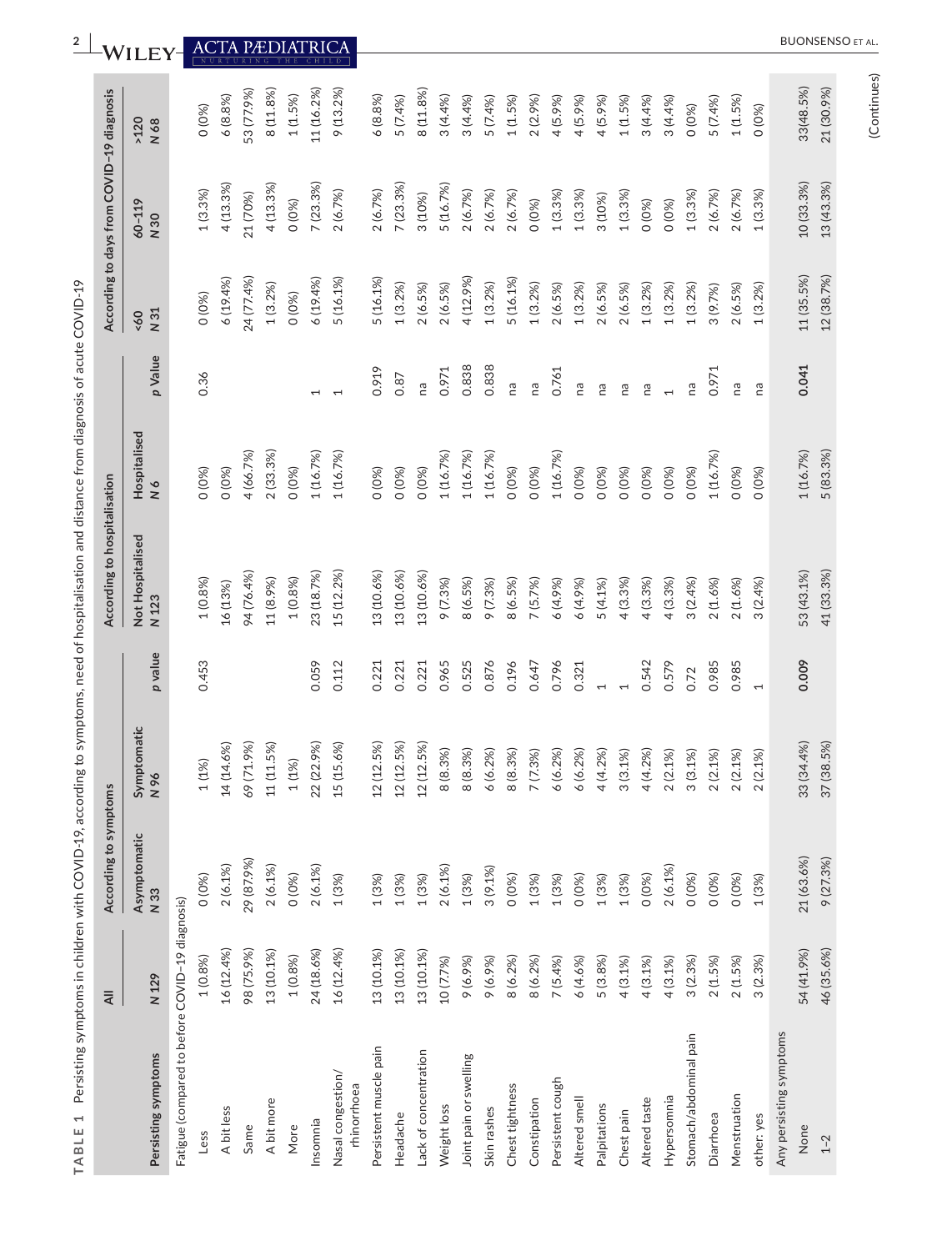|                                                              |            | According to symptoms |                     |         | According to hospitalisation |                               |         |               | According to days from COVID-19 diagnosis |              |
|--------------------------------------------------------------|------------|-----------------------|---------------------|---------|------------------------------|-------------------------------|---------|---------------|-------------------------------------------|--------------|
| Persisting symptoms                                          | N 129      | Asymptomatic<br>N 33  | Symptomatic<br>N 96 | p value | Not Hospitalised<br>N 123    | Hospitalised<br>$\frac{6}{1}$ | p Value | N 31<br>$-60$ | $60 - 119$<br>N 30                        | N 68<br>>120 |
| 3 or more                                                    | 29 (22.5%) | 3(9.1%)               | 26 (27.1%)          |         | 29 (23.6%)                   | 0 (0%)                        |         | 8 (25.8%)     | 7(23.3%)                                  | 14 (20.6%)   |
| Do symptoms distress the child?                              |            |                       |                     |         |                              |                               |         |               |                                           |              |
| Not at all                                                   | 66 (51.1%) | 15 (45.5%)            | 51 (53.1%)          | 0.595   | 64 (52%)                     | 2(33.3%)                      | 0.52    | 19 (61.3%)    | 15 (50%)                                  | 32 (47.1%)   |
| Only a little                                                | 36 (27.9%) | 12 (36.4%)            | (25%)<br>24         |         | 36 (10.6%)                   | 0(0%                          |         | 8 (25.8%)     | 5 (16.7%)                                 | 23 (33.8%)   |
| Quite a lot                                                  | 14 (10.8%) | 4 (12.1%)             | 10 (10.4%)          |         | 13 (10.6%)                   | 1 (16.7%)                     |         | 3 (9.7%)      | 6 (20%)                                   | 5(7.4%)      |
| A great deal                                                 | 2(1.5%)    | 1(3%)                 | (1%)                |         | $2(1.6\%)$                   | 0 (0%)                        |         | O(0%)         | 1(3.3%)                                   | 1(1.5%)      |
| Prefer not to say                                            | 11 (8.5%)  | 1(3%)                 | 10 (10.4%)          |         | 8 (6.5%)                     | 3 (50%)                       |         | 1(3.2%)       | 3 (10%)                                   | 7 (10.3%)    |
| Note: Others include hair loss (n 2) and skin peeling (n 1). |            |                       |                     |         |                              |                               |         |               |                                           |              |
| Abbreviation: NA, not applicable.                            |            |                       |                     |         |                              |                               |         |               |                                           |              |

 **BUONSENSO ET AL.**<br><u>ACTA PÆDIATRICA</u> — WILEY

another report supporting the topic. 4 More than a half of the chil dren assessed during the survey reported at least one symptom. In particular, 42.6% presented at least one symptoms >60 days after infection. Symptoms like fatigue, muscle and joint pain, headache, insomnia, respiratory problems and palpitations were particularly frequent, as also described in adults.<sup>1,2</sup> To date, the only other paediatric study available is a Swedish case series of five children, all suffering from fatigue, dyspnoea, heart palpitations or chest pain after >60 days from initial diagnosis.<sup>3</sup> Importantly, all those Swedish children had persistent symptoms after 6 months. These findings are in line with the patterns of symptoms reported in our cohort. Also, the Swedish children with Long COVID had a me dian age of 12 years, similar to our children (11.4 years), further supporting that this age group may particularly suffer from Long COVID.

An important and unexpected finding is that also children with an asymptomatic or paucisymptomatic COVID-19 developed chronic, persisting symptoms, although followed-up for a relatively short time after the diagnosis.

Limitations of the study include the single-centre design with a relatively small sample size. All patients were interviewed once, and a control group of children without COVID-19 was not included.

Children have been mostly overlooked during this pandemic, since the clinical course of COVID-19 in this group is much milder than in adults.<sup>5</sup> However, there is an increasing evidence that restrictive measures aimed at limiting the pandemic are having a sig nificant impact on child's mental health. 6 Childhood is a delicate and fundamental period of life, critical for acquisition of social, behav ioral and educational development. The evidence that COVID-19 can have long-term impact on children as well, including those with asymptomatic/paucisymptomatic COVID-19, highlight the need for paediatricians, mental health experts and policymakers of im plementing measures to reduce impact of the pandemic on child's health. Importantly, further prospective studies, not only based on surveys but with objective clinical assessment and including healthy controls that never had COVID-19, are needed to better understand the burden of Long COVID in children.

#### **ACKNOWLEDGEMENTS**

Thank you to Dr. Itai Shavit for his intellectual critical review of the manuscript.

### **CONFLICT OF INTEREST**

Statistically significant values are indicated in bold.

Statistically significant values are indicated in bold.

The authors have no example conflicts of interest to disclose.

Danilo Buonsenso<sup>1,2,[3](https://orcid.org/0000-0001-8567-2639)</sup> D Daniel Munblit<sup>4,5,6</sup> Cristina De Rose [1](https://orcid.org/0000-0002-5394-8335) Dario Sinatti<sup>1</sup> Antonia Ricchiuto 1 Angelo Carfi<sup>7</sup> Piero Valentini<sup>1,3</sup>

**<sup>|</sup> 3**